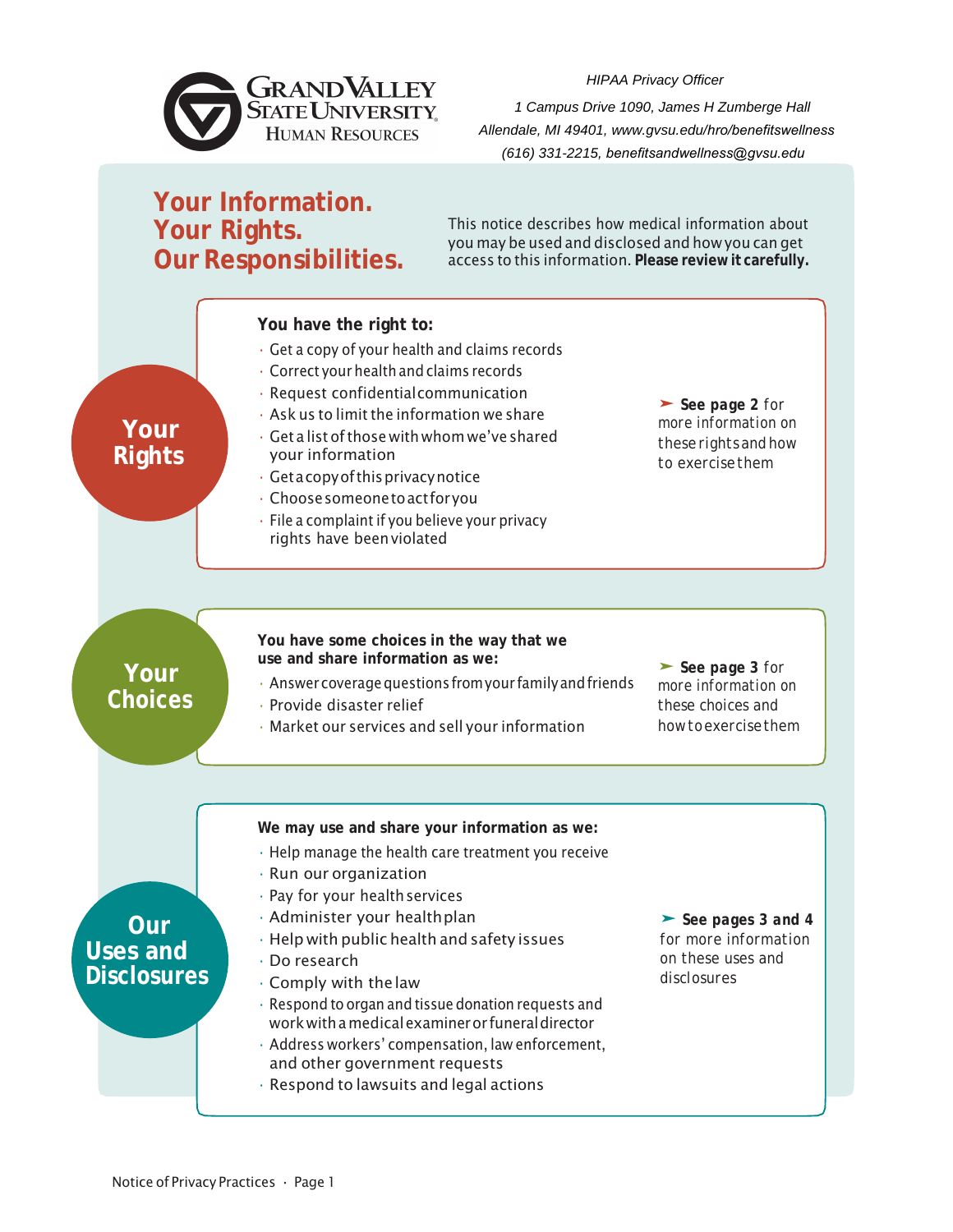| Your          |
|---------------|
| <u>Rights</u> |

## **When it comes to your health information, you have certain rights.** This sectionexplainsyour rightsandsomeofour responsibilitiestohelpyou.

| Get a copy of your<br>health and claims<br>records           | $\cdot$ You can ask to see or get a copy of your health and claims records and other health<br>information we have about you. Ask us how to do this.<br>We will provide a copy or a summary of your health and claims records, usually within<br>30 days of your request. We may charge a reasonable, cost-based fee.                                                                                                                                                                                       |
|--------------------------------------------------------------|-------------------------------------------------------------------------------------------------------------------------------------------------------------------------------------------------------------------------------------------------------------------------------------------------------------------------------------------------------------------------------------------------------------------------------------------------------------------------------------------------------------|
| Ask us to correct<br>health and claims<br>records            | · You can ask us to correct your health and claims records if you think they are<br>incorrect or incomplete. Ask us how to do this.<br>· We may say "no" to your request, but we'll tell you why in writing within 60 days.                                                                                                                                                                                                                                                                                 |
| Request confidential<br>communications                       | · You can ask us to contact you in a specific way (for example, home or office phone)<br>or to send mail to a different address.<br>· We will consider all reasonable requests, and must say "yes" if you tell us you would<br>be in danger if we do not.                                                                                                                                                                                                                                                   |
| Ask us to limit what<br>we use or share                      | · You can ask us not to use or share certain health information for treatment,<br>payment, or our operations.<br>· We are not required to agree to your request, and we may say "no" if it would affect<br>your care.                                                                                                                                                                                                                                                                                       |
| Get a list of those<br>with whom we've<br>shared information | $\cdot$ You can ask for a list (accounting) of the times we've shared your health information<br>for six years prior to the date you ask, who we shared it with, and why.<br>· We will include all the disclosures except for those about treatment, payment, and<br>health care operations, and certain other disclosures (such as any you asked us to<br>make). We'll provide one accounting a year for free but will charge a reasonable,<br>cost-based fee if you ask for another one within 12 months. |
| Get a copy of this<br>privacy notice                         | $\cdot$ You can ask for a paper copy of this notice at any time, even if you have agreed to<br>receive the notice electronically. We will provide you with a paper copy promptly.                                                                                                                                                                                                                                                                                                                           |
| Choose someone<br>to act for you                             | If you have given someone medical power of attorney or if someone is your legal<br>guardian, that person can exercise your rights and make choices about your health<br>information.<br>$\cdot$ We will make sure the person has this authority and can act for you before we take<br>any action.                                                                                                                                                                                                           |
| File a complaint if<br>you feel your rights<br>are violated  | · You can complain if you feel we have violated your rights by contacting us using the<br>information on page 1.<br>You can file a complaint with the U.S. Department of Health and Human Services<br>Office for Civil Rights by sending a letter to 200 Independence Avenue, S.W.,<br>Washington, D.C. 20201, calling 1-877-696-6775, or visiting www.hhs.gov/ocr/<br>privacy/hipaa/complaints/.<br>$\cdot$ We will not retaliate against you for filing a complaint.                                      |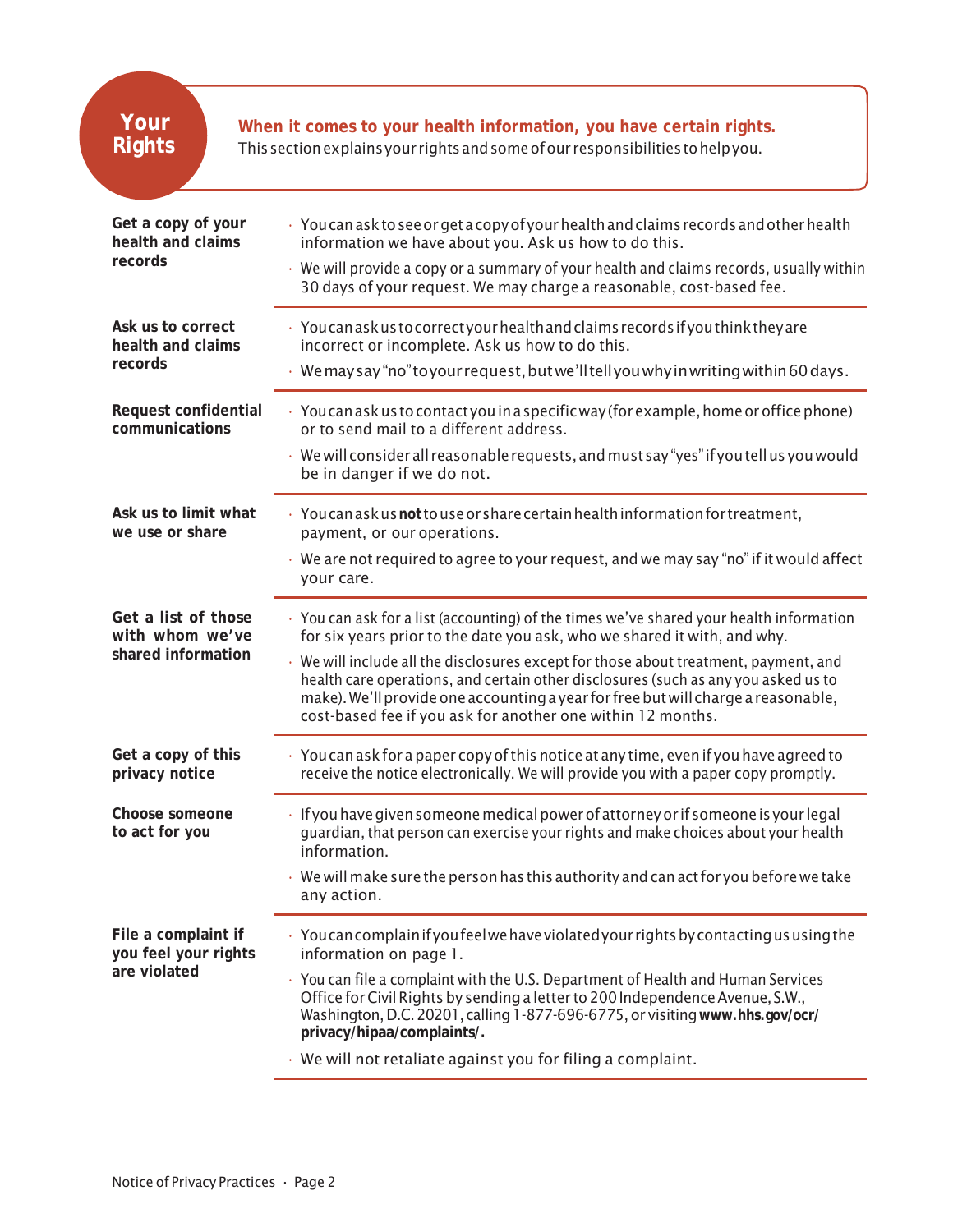| Your<br><b>Choices</b>                                                  | your instructions. | For certain health information, you can tell us your choices about what<br>we share. If you have a clear preference for how we share your information in the                                                                                                                                   | situations described below, talk to us. Tell us what you want us to do, and we will follow                                  |  |
|-------------------------------------------------------------------------|--------------------|------------------------------------------------------------------------------------------------------------------------------------------------------------------------------------------------------------------------------------------------------------------------------------------------|-----------------------------------------------------------------------------------------------------------------------------|--|
| In these cases, you have<br>both the right and choice<br>to tell us to: |                    | Share information with your family, close friends, or others involved in payment<br>for your care                                                                                                                                                                                              |                                                                                                                             |  |
|                                                                         |                    | Share information in a disaster relief situation                                                                                                                                                                                                                                               |                                                                                                                             |  |
|                                                                         |                    | If you are not able to tell us your preference, for example if you are unconscious,<br>we may go ahead and share your information if we believe it is in your best interest.<br>We may also share your information when needed to lessen a serious and imminent<br>threat to health or safety. |                                                                                                                             |  |
| In these cases we never                                                 |                    | · Marketing purposes                                                                                                                                                                                                                                                                           |                                                                                                                             |  |
| share your information<br>unless you give us<br>written permission:     |                    | Sale of your information                                                                                                                                                                                                                                                                       |                                                                                                                             |  |
| Our<br><b>Uses and</b><br><b>Disclosures</b>                            |                    | How do we typically use or share your health information?<br>We typically use or share your health information in the following ways.                                                                                                                                                          |                                                                                                                             |  |
| Help manage<br>the health care<br>treatment you<br>receive              | treating you.      | · We can use your health information<br>and share it with professionals who are                                                                                                                                                                                                                | Example: A doctor sends us information<br>about your diagnosis and treatment plan<br>so we can arrange additional services. |  |
| Run our<br>organization                                                 |                    | • We can use and disclose your information<br>to run our organization and contactyou<br>when necessary.                                                                                                                                                                                        | Example: We use health information<br>about you to develop better services<br>for you.                                      |  |
|                                                                         | care plans.        | · We are not allowed to use genetic<br>information to decide whether we will<br>give you coverage and the price of that<br>coverage. This does not apply to long term                                                                                                                          |                                                                                                                             |  |
| Pay for your<br>health services                                         | services.          | · We can use and disclose your health<br>information as we pay for your health                                                                                                                                                                                                                 | Example: We share information about<br>you with your dental plan to coordinate<br>payment for your dental work.             |  |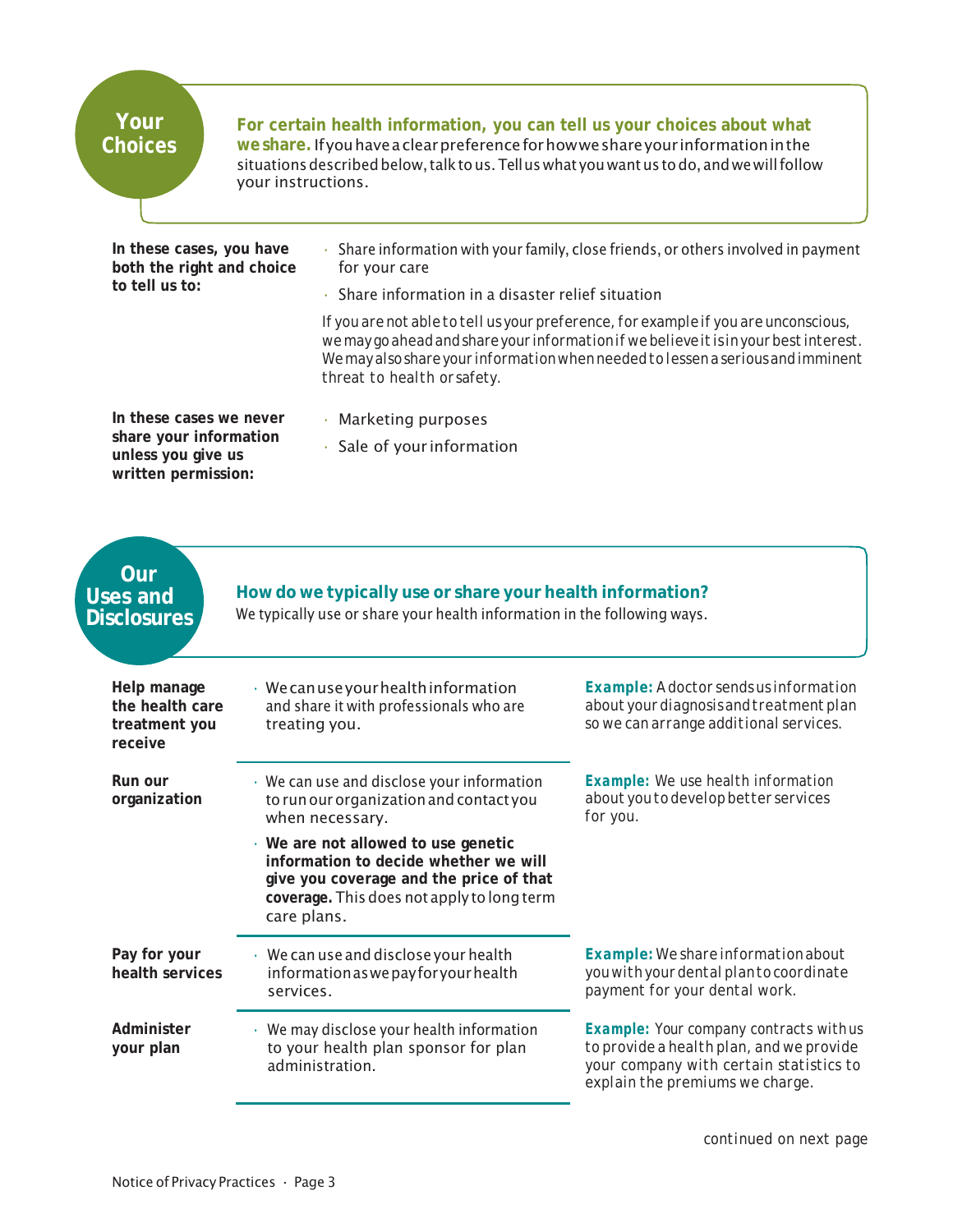**How else can we use or share your health information?** We are allowed or required to share your information in other ways – usually in ways that contribute to the public good, such as public health and research. Wehavetomeetmany conditions inthelawbeforewecanshareyour informationfor thesepurposes.Formore information see: **[www.hhs.gov/ocr/privacy/hipaa/understanding/consumers/index.html.](http://www.hhs.gov/ocr/privacy/hipaa/understanding/consumers/index.html)**

| Help with public health<br>and safety issues                                                                | · We can share health information about you for certain situations such as:<br>· Preventing disease<br>· Helping with product recalls<br>· Reporting adverse reactions tomedications<br>· Reporting suspected abuse, neglect, or domestic violence<br>· Preventing or reducing a serious threat to anyone's health or safety                           |
|-------------------------------------------------------------------------------------------------------------|--------------------------------------------------------------------------------------------------------------------------------------------------------------------------------------------------------------------------------------------------------------------------------------------------------------------------------------------------------|
| Do research                                                                                                 | · We can use or share your information for health research.                                                                                                                                                                                                                                                                                            |
| Comply with the law                                                                                         | · We will share information about you if state or federal laws require it,<br>including with the Department of Health and Human Services if it wants to<br>see that we're complying with federal privacy law.                                                                                                                                          |
| Respond to organ and tissue<br>donation requests and work<br>with a medical examiner or<br>funeral director | · We can share health information about you with organ procurement<br>organizations.<br>We can share health information with a coroner, medical examiner, or funeral<br>director when an individual dies.                                                                                                                                              |
| Address workers'<br>compensation, law<br>enforcement, and other<br>government requests                      | · We can use or share health information about you:<br>· For workers' compensation claims<br>· For law enforcement purposes or with a law enforcement official<br>· With health oversight agencies for activities authorized by law<br>· For special government functions such as military, national security, and<br>presidential protective services |
| Respond to lawsuits and<br>legal actions                                                                    | · We can share health information about you in response to a court or<br>administrative order, or in response to a subpoena.                                                                                                                                                                                                                           |
|                                                                                                             |                                                                                                                                                                                                                                                                                                                                                        |